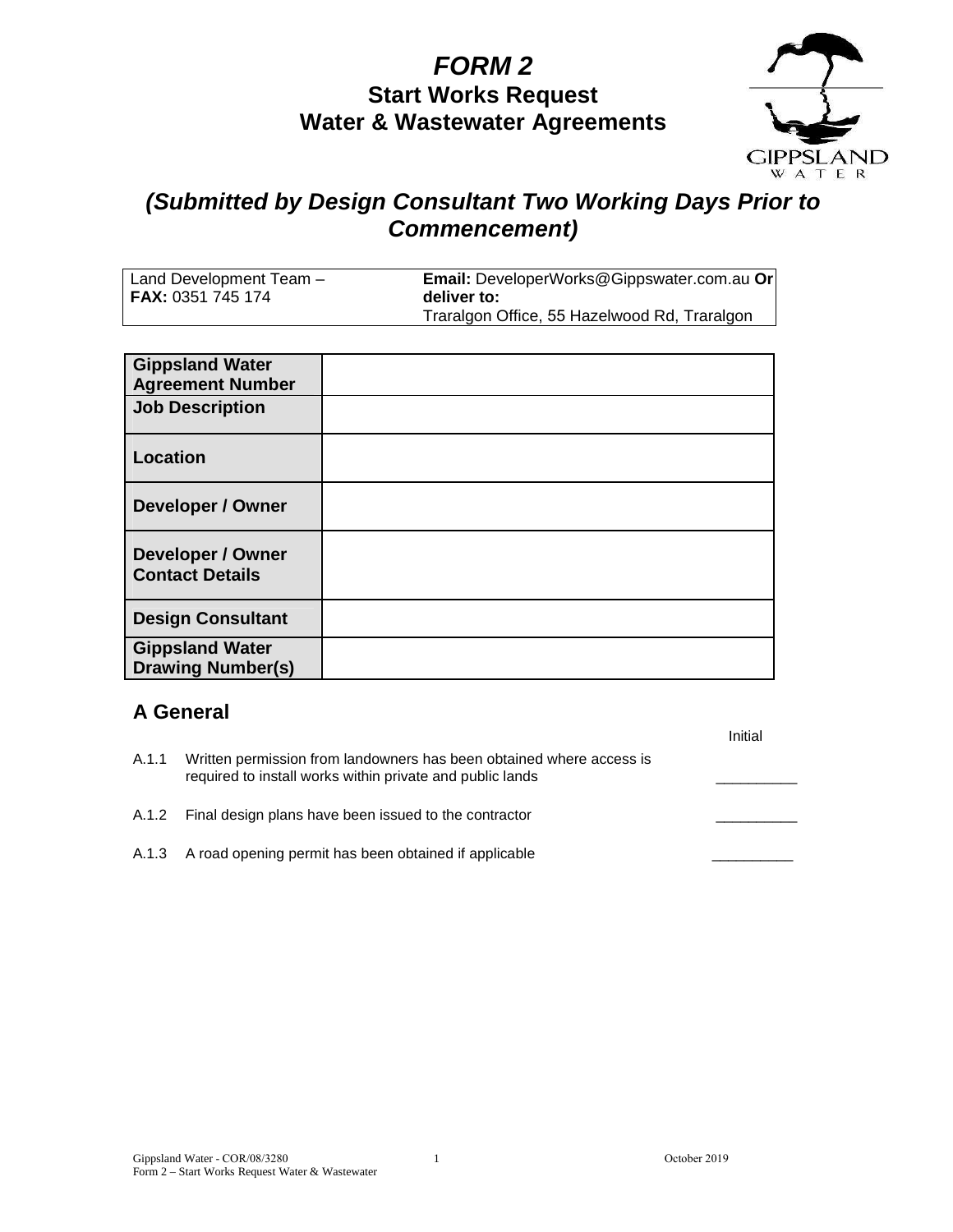### **B Contacts**

| <b>Accredited Design Consultant</b>    | <b>Telephone Number</b> |
|----------------------------------------|-------------------------|
| Accredited Pipe layer - Water          | <b>Telephone Number</b> |
| Accredited Pipe layer - Sewer          | <b>Telephone Number</b> |
| Authorised Confined Space Entry Person | Telephone Number        |

## **C Commencement / Completion Dates**

| Commencement Date - Sewer | Completion Date - Sewer |
|---------------------------|-------------------------|
|                           |                         |
| Commencement Date - Water | Completion Date - Water |
|                           |                         |
|                           |                         |

## **D Suppliers Initial**

Water Services Association of Australia – Sewerage / Water Code approved material only to be used in construction

## **E Testing to be provided by NATA Registered Tester**

|                               | Water | Sewer |
|-------------------------------|-------|-------|
| Concrete                      |       |       |
| Quarry<br>products/compaction |       |       |
| Water quality                 |       |       |